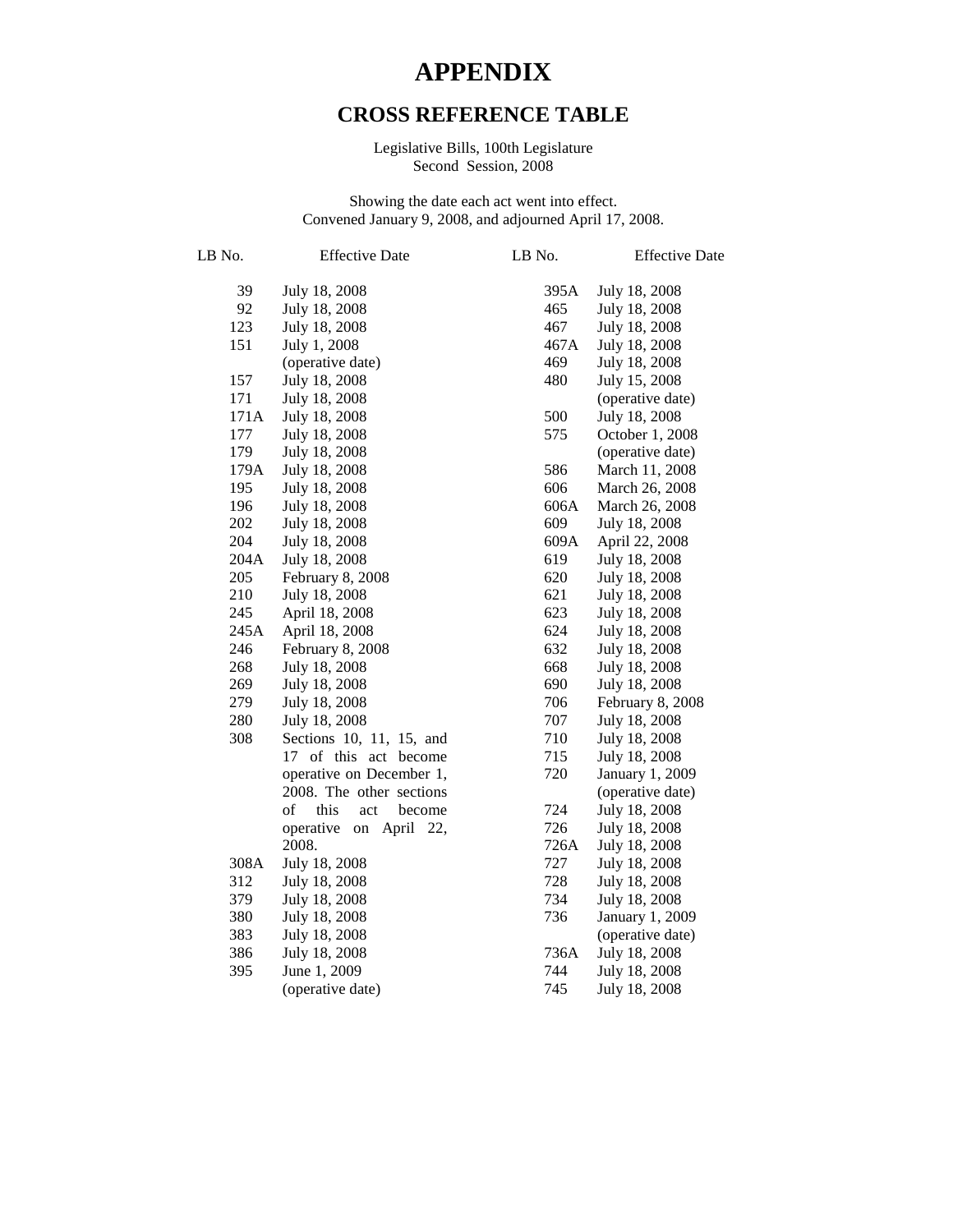| LB No.     | <b>Effective Date</b>                    | L |
|------------|------------------------------------------|---|
| 746        | July 18, 2008                            |   |
| 747        | July 18, 2008                            |   |
| 750        | March 11, 2008                           |   |
| 752        | July 18, 2008                            |   |
| 754        | April 17, 2008                           |   |
| 755        | March 20, 2008                           |   |
| 756        | Sections 1, 3, 11, 12, 13,               |   |
|            | 15, 18, 19, 20, 23, 24, 25,              |   |
|            | 26, 31, and 34 of this act               |   |
|            | become operative on July                 |   |
|            | 18, 2008. Sections 5, 6, 7,              |   |
|            | 8, 9, 10, 14, 16, 17, 21,                |   |
|            | 22, and 32 of this act                   |   |
|            | become operative on July                 |   |
|            | The<br>2008.<br>1.<br>other              |   |
|            | sections<br>of<br>this<br>act            |   |
|            | operative<br>become<br>on                |   |
|            | March 20, 2008.                          |   |
| 764        | July 18, 2008                            |   |
| 765        | July 18, 2008                            |   |
| 766        | September 1, 2008                        |   |
|            | (operative date)                         |   |
| 768        | July 18, 2008                            |   |
| 775        | July 18, 2008                            |   |
| 777        | January 1, 2009                          |   |
|            | (operative date)                         |   |
| 781        | July 18, 2008                            |   |
| 782        | March 11, 2008                           |   |
| 789        | April 17, 2008                           |   |
| 790<br>791 | July 18, 2008<br>July 18, 2008           |   |
| 797        | Sections 12, 19, 20, 21,                 |   |
|            | 22, 23, 24, 25, 26, 27, 28,              |   |
|            | 29, 33, and 35 of this act               |   |
|            | become operative on July                 |   |
|            | 2008.<br>18.<br>The<br>other             |   |
|            | sections<br><sub>of</sub><br>this<br>act |   |
|            | operative<br>become<br>on                |   |
|            | April 1, 2008.                           |   |
| 798        | July 18, 2008                            |   |
| 805        | July 18, 2008                            |   |
| 806        | July 18, 2008                            |   |
| 821        | July 18, 2008                            |   |
| 822        | July 18, 2008                            |   |
| 823        | July 18, 2008                            |   |
| 830        | July 18, 2008                            |   |
| 830A       | July 18, 2008                            |   |
| 837        | July 18, 2008                            |   |
| 838        | January 1, 2009                          |   |
|            | (operative date)                         |   |
| 844        | July 18, 2008                            |   |

846 Sections 5, 8, 10, 13, 14, 16, 18, and 23 of this act become operative on July 1, 2009. The other sections of this act become operative on July 18, 2008.

**Effective Date** 

- 848 July 18, 2008
- 850 July 18, 2008
- 851 Sections 2, 3, 4, 8, 9, 19, 20, 21, 23, 24, 25, 28, and 30 of this act become operative on July 18, 2008. The other sections of this act become operative on March 20, 2008.
- 853 July 18, 2008
- 855 Sections 5 and 53 of this act become operative on January 1, 2009. The other sections of this act become operative on July 18, 2008.
- 856 July 18, 2008
- 857 July 18, 2008
- 865 July 18, 2008
- 888 January 1, 2008 (operative date)
- 889 July 18, 2008
- 893 July 18, 2008
- 895 April 18, 2008
- 896 March 11, 2008
- 898 July 18, 2008
- 902 Sections 2 and 4 of this act become operative on January 1, 2009. The other sections of this act become operative on July 18, 2008.
- 904 July 18, 2008
- 907 July 18, 2008
- 911 July 18, 2008
- 911A July 18, 2008
- 912 July 18, 2008
- 914 Sections 1, 8, 13, 17, 18, 19, 20, 21, 22, 24, 25, 26, 27, and 29 of this act become operative on July 18, 2008. Sections 2, 3,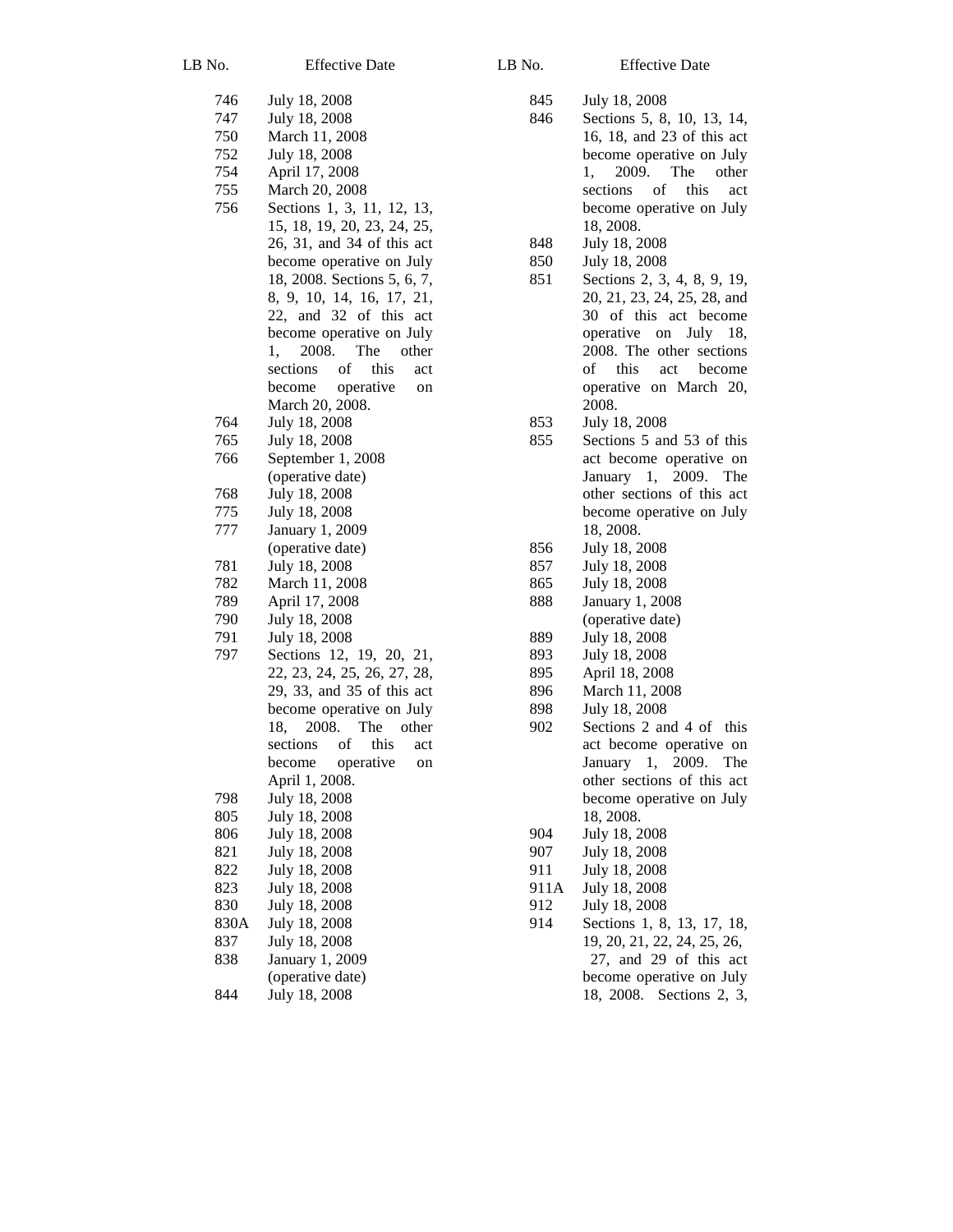4, 5, 6, 7, 9, 10, 11, 12, 14, 15, 16, 23, and 28 of this act become operative on January 1, 2009.

- 915 Sections 1, 2, 3, 4, 7, and 9 of this act become operative for all taxable years beginning or deemed to begin on or after January 1, 2008, under the Internal Revenue Code of 1986, as amended. Sections 5, 6, 8, and 10 of this act become operative on July 18, 2008.
- 916 Sections 1, 2, 3, 4, 5, 6, 7, 8, 9, 10, 11, 12, 13, 14, 15, 16, 18, 19, 20, 21, 22, 23, 24, 25, and 27 of this act become operative on October 1, 2008. Sections 17 and 28 of this act become operative on December 1, 2008. The other section of this act becomes operative on July 18, 2008.
- 925 July 18, 2008
- 928 Sections 1, 15, 16, 19, 20, 21, 22, 30, 33, 34, 35, 36, 37, 38, 39, 40, 41, 45, and 47 of this act become operative on July 18, 2008. Sections 2, 3, 4, 5, 6, 7, 8, 9, 10, 11, 12, 13, 23, 24, 26, 27, 28, and 43 of this act become operative on December 1, 2008. Sections 14 and 46 of this act become operative on July 1, 2008. The other sections of this act become operative on April 22, 2008.

| 928A | - - - - - - - - - - - - -<br>July 18, 2008 |
|------|--------------------------------------------|
| 939  | July 18, 2008                              |
| 947  | July 18, 2008                              |
|      |                                            |

- 952 July 18, 2008
- 953 July 18, 2008
- 956 July 18, 2008
- LB No. Effective Date
	- 959 Provisions line-item vetoed by the Governor and overridden by the Legislature became effective April 8, 2008. All other provisions became effective April 3, 2008.

960 April 3, 2008

961 Section 9 of this act becomes operative on July 1, 2008. The other sections of this act become operative on April 3, 2008.

962 July 18, 2008

- 965 Sections 1 and 25 of this act become operative on January 1, 2009. The other sections of this act become operative on April 15, 2008.
- 972 December 1, 2008 (operative date)
- 973 July 18, 2008
- 988 April 3, 2008
- 988A April 3, 2008
- 993 July 18, 2008
- 995 July 18, 2008 1001 January 1, 2009 (operative date)
- 1001A July 18, 2008
- 1004 April 17, 2008
- 1011 July 18, 2008
- 1014 Sections 1, 2, 4, 5, 10, 11, 12, 13, 14, 15, 48, 49, 50, 51, 52, 53, 76, and 80 of this act become operative on January 1, 2009. Sections 3, 6, 7, 8, 9, 16, 17, 18, 19, 20, 21, 22, 23, 24, 25, 26, 27, 28, 36, 37, 38, 39, 40, 41, 42, 44, 45, 54, 67, 68, 69, 70, 79, and 82 of this act become operative on July 18, 2008. Sections 43 and 77 of this act become operative on July 1, 2008. The other sections of this act become operative on